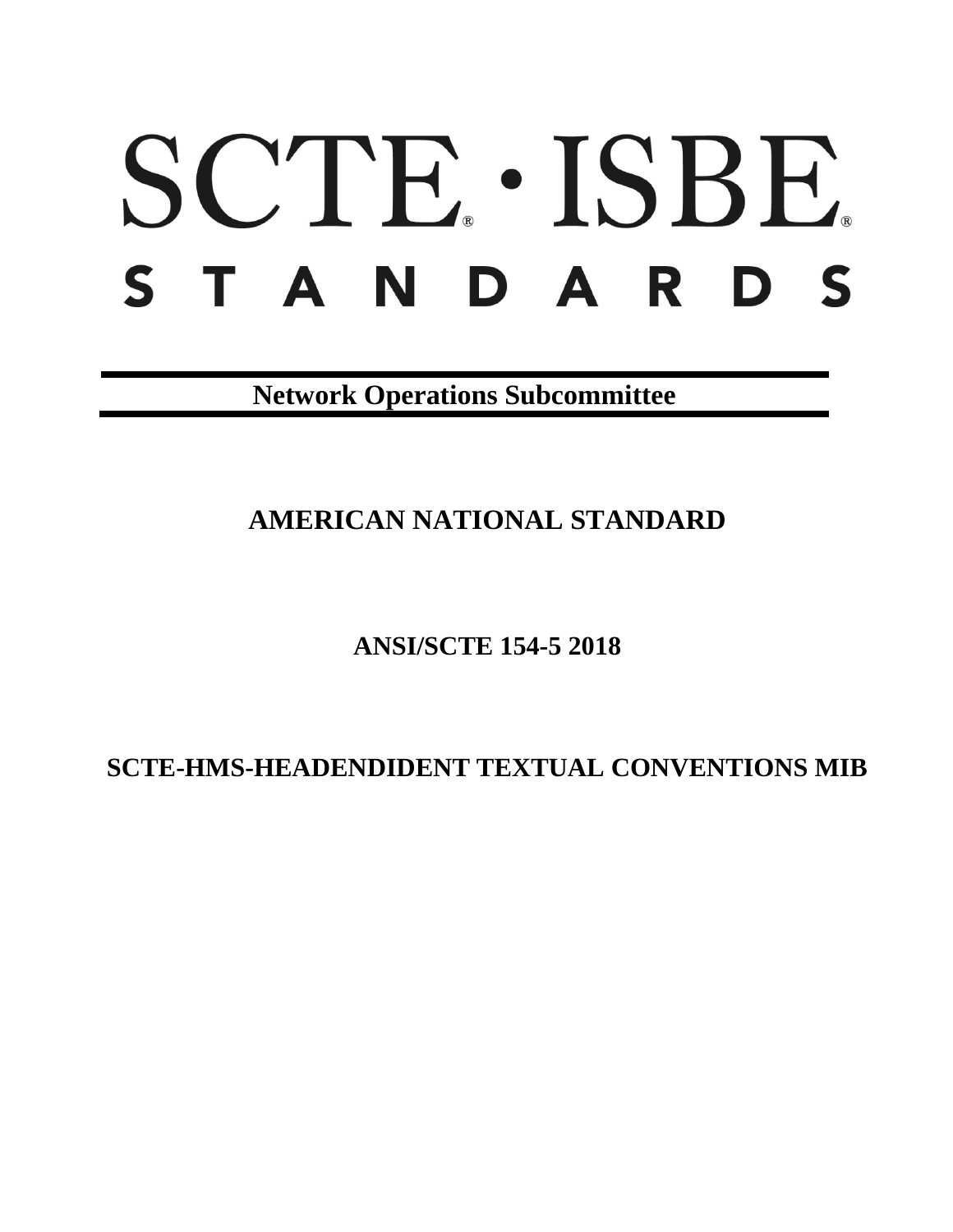# **NOTICE**

The Society of Cable Telecommunications Engineers (SCTE) / International Society of Broadband Experts (ISBE) Standards and Operational Practices (hereafter called "documents") are intended to serve the public interest by providing specifications, test methods and procedures that promote uniformity of product, interchangeability, best practices and ultimately the long-term reliability of broadband communications facilities. These documents shall not in any way preclude any member or non-member of SCTE•ISBE from manufacturing or selling products not conforming to such documents, nor shall the existence of such standards preclude their voluntary use by those other than SCTE•ISBE members.

SCTE•ISBE assumes no obligations or liability whatsoever to any party who may adopt the documents. Such adopting party assumes all risks associated with adoption of these documents, and accepts full responsibility for any damage and/or claims arising from the adoption of such documents.

Attention is called to the possibility that implementation of this document may require the use of subject matter covered by patent rights. By publication of this document, no position is taken with respect to the existence or validity of any patent rights in connection therewith. SCTE•ISBE shall not be responsible for identifying patents for which a license may be required or for conducting inquiries into the legal validity or scope of those patents that are brought to its attention.

Patent holders who believe that they hold patents which are essential to the implementation of this document have been requested to provide information about those patents and any related licensing terms and conditions. Any such declarations made before or after publication of this document are available on the SCTE•ISBE web site at [http://www.scte.org.](http://www.scte.org/)

> All Rights Reserved © Society of Cable Telecommunications Engineers, Inc. 2018 140 Philips Road Exton, PA 19341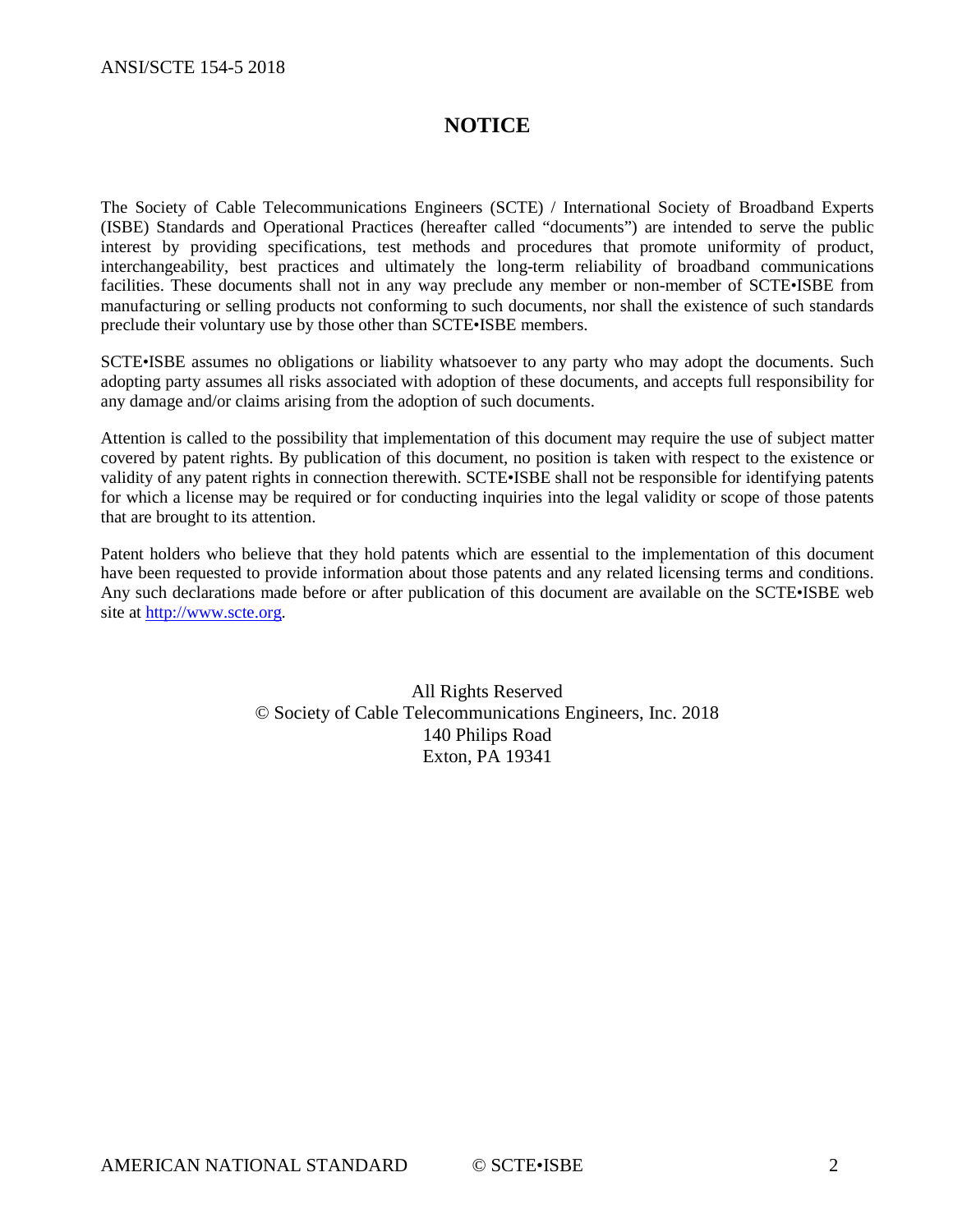# **CONTENTS**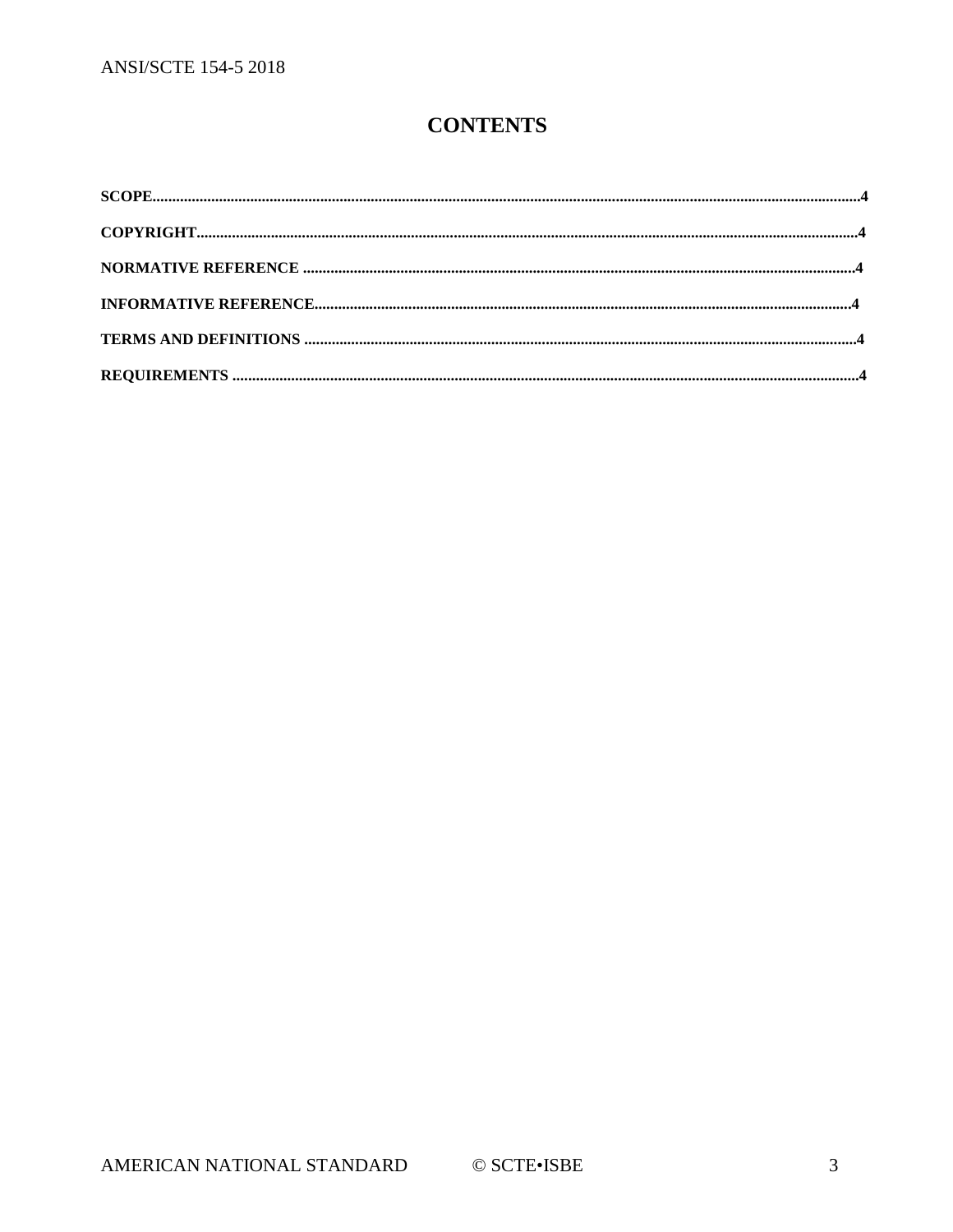# **SCOPE**

This document is identical to SCTE 154-5 2009 except for informative components which may have been updated such as the title page, NOTICE text, headers and footers. No normative changes have been made to this document.

This document provides the branch object identifiers for each of the MIBs within the SCTE HMS DIGITAL VIDEO MIB's (DVM) in the heDigital branch of the SCTE mibs. The SCTE HMS HEADENDIDENT-TC mib provides standard common mib text syntax for all HMS devices.

# **COPYRIGHT**

The MIB definition found in this document may be incorporated directly in products without further permission from the copyright owner, SCTE.

### **NORMATIVE REFERENCE**

IETF RFC 2578 SNMPv2-SMI IETF RFC 2579 SNMPv2-TC IETF RFC 2580 SNMPv2-CONF

**INFORMATIVE REFERENCE**

None

# **TERMS AND DEFINITIONS**

**TEXTUAL CONVENTIONS -** Textual Conventions are a guide to standard structures used in SCTE HMS mib files. Text formats and uniform definitions are found in this file.

**Management Information Base (MIB)** – the specification of information in a manner that allows standard access through a network management protocol, specifically SNMP.

**Network Timing Protocol(NTP)** – NTP is a protocol designed to synchronize the clocks of computers over a network. NTP version 3 is an internet draft standard, formalized in [RFC 1305.](http://www.eecis.udel.edu/%7Emills/database/rfc/rfc1305/) NTP version 4 is a significant revision of the NTP standard, and is the current development version, but has not been formalized in an RFC. Simple NTP (SNTP) version 4 is described in [RFC 2030.](http://www.eecis.udel.edu/%7Emills/database/rfc/rfc2030.txt)

**Packet Identifier (PID) – -** Packet identifier; a unique 13-bit value used to identify the type of data stored in the packet payload (see ITU-T H.222.0 / ISO/IEC 13818-1).

**Quadrature Amplitude Modulation (QAM)** – The modulation scheme which conveys data by changing (*modulating*) the amplitude of two [carrier waves.](http://en.wikipedia.org/wiki/Carrier_wave) These two waves are [out of phase](http://en.wikipedia.org/wiki/Out_of_phase) with each other by 90 degrees and are thus called [quadrature](http://en.wikipedia.org/wiki/Quadrature) carriers.

# **REQUIREMENTS**

This section defines the mandatory syntax of the *SCTE-HMS-HEADENDIDENT-TC-MIB*. It follows the IETF Simple Network Management Protocol (SNMP) for defining managed objects. This mib falls under the SCTE-HMS-ROOTS mib defined by the SCTE Standards HMS Subcommittee.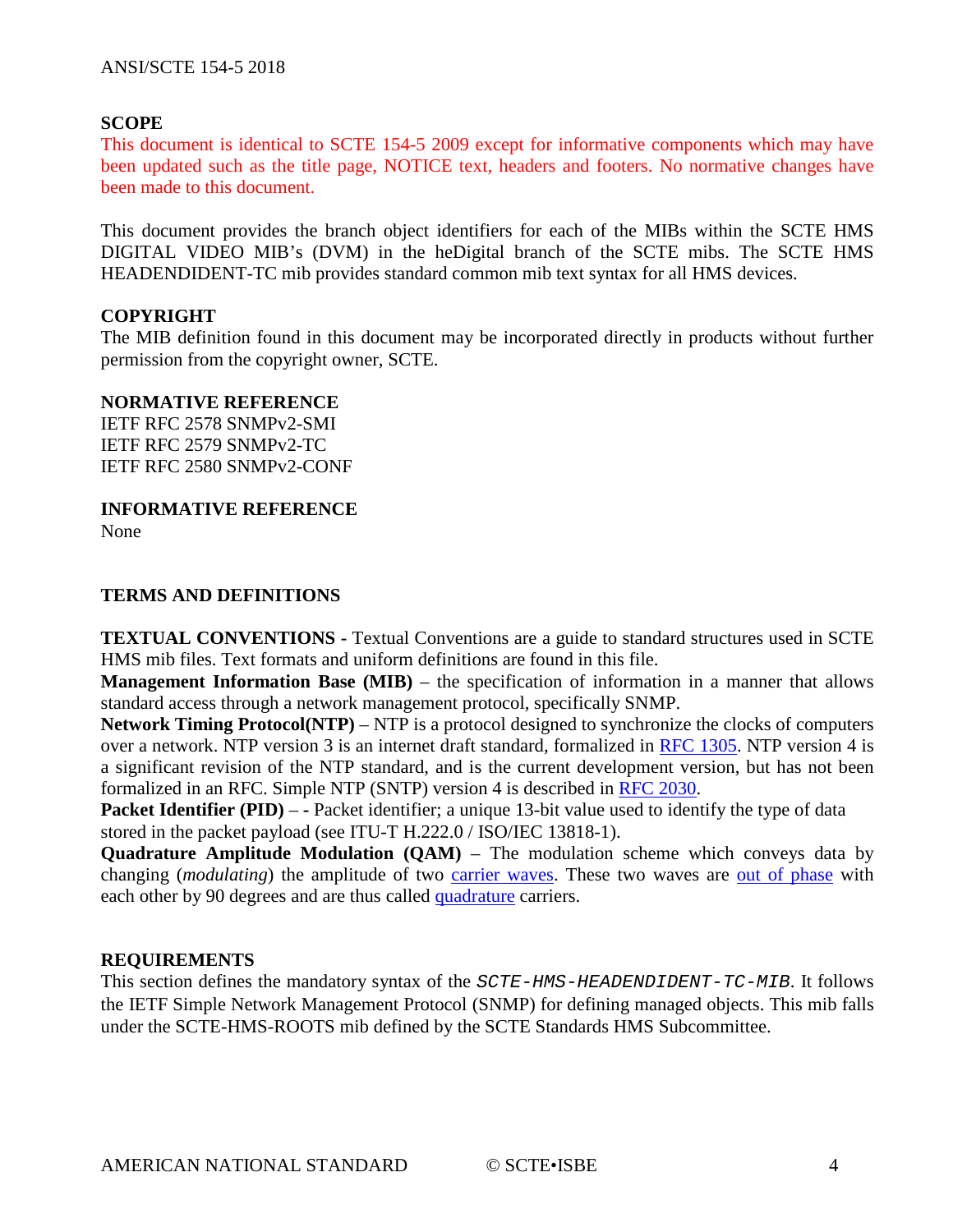To avoid issues related to device security and possible user contention, this MIB is only read-only. Device manufacturers are expected to provide device provisioning and control as a separate "out of band" service via protocols of their choice.

The syntax is given below.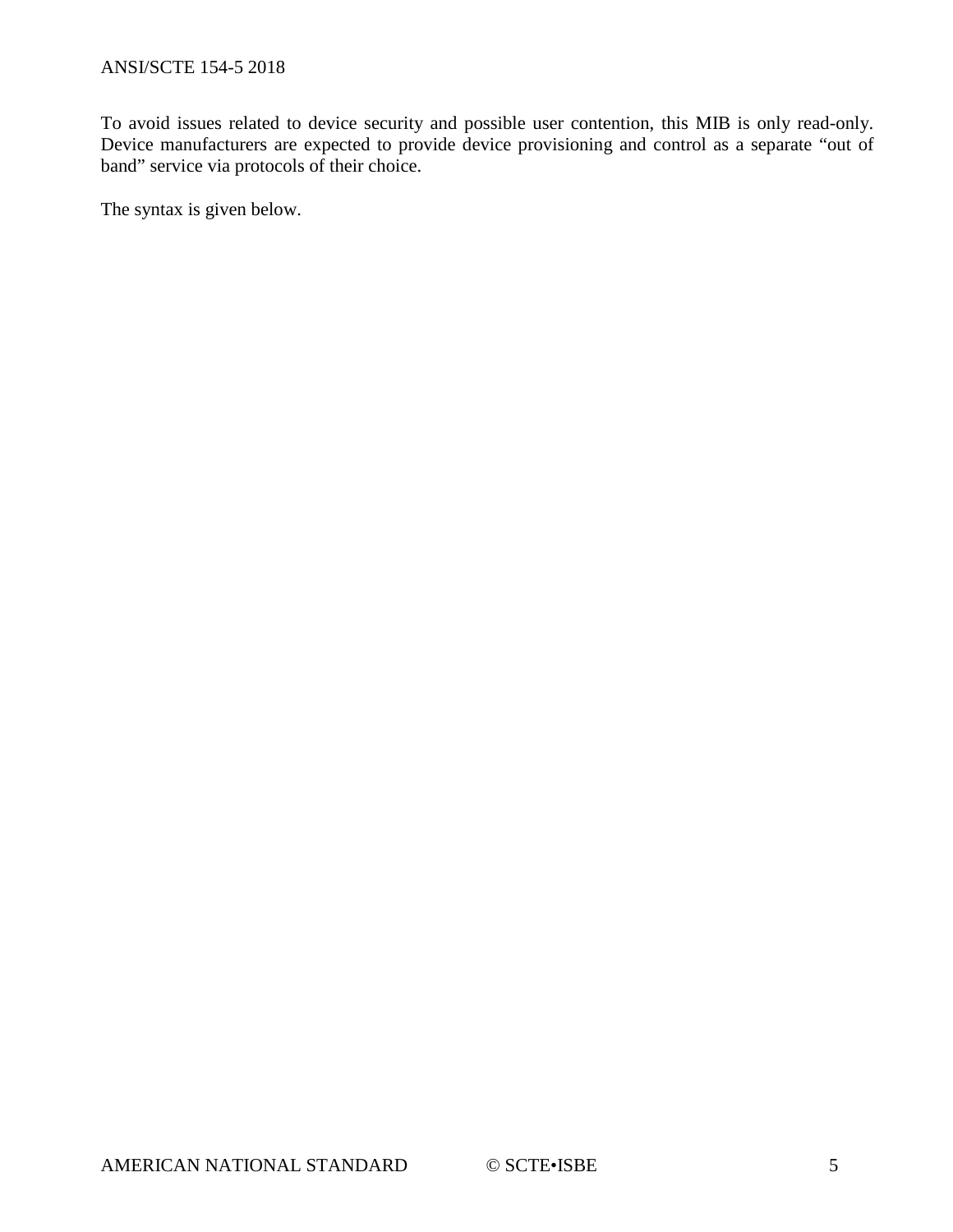### ANSI/SCTE 154-5 2018

SCTE-HMS-HEADENDIDENT-TC-MIB DEFINITIONS ::= BEGIN IMPORTS MODULE-IDENTITY, enterprises, Integer32, Unsigned32 FROM SNMPv2-SMI TEXTUAL-CONVENTION FROM SNMPv2-TC; hmsTextualConventionMIB MODULE-IDENTITY LAST-UPDATED "200807231300Z" ORGANIZATION "SCTE HMS Working Group" CONTACT-INFO "SCTE HMS Subcommittee, Chairman mail to: standards@scte.org " DESCRIPTION "The MIB module is for representing general information about HeadEnd Digital equipment present(or indoor) and is supported by an SNMP agent." REVISION "200807231300Z" DESCRIPTION "Changed enumeration for QAMChannelInterleaveMode." REVISION "200807121300Z" DESCRIPTION "Modifications due to Comment Resolution Phase 2 1. Un-Commented out HeAlarmControl, HeTrapRegenerate to add Alarm Processing back into the HMS-154 mib files. 2. Added support for Alarm Processing. 3. Removed enumerations that were not used under the heDigital tree (heLaserType). 4. Modified QAMChannelModulationFormat. 5. Removed Display String from IMPORTS 6. Removed HeLaserType 7. Added enumeration QAMChannelInterleaveMode" REVISION "200801161300Z" DESCRIPTION "Modifications due to Comment Resolution Meeting 1. Commented out HeAlarmControl, HeTrapRegenerate, HeDigitalRedundancyStatus per Comment Resolution meeting for formal release of the Mib File. 2. Added comments to HeDigitalAlarmSeverity and HeDigitalAlarmType that they are not used per Comment Resolution meeting for formal release of the Mib File, and commented out the enumerations so no-one uses them until they are needed in case they will have to change. 3. Added the enumeration other to HeDigitalAlarmType so it would be universal." REVISION "200712170000Z" DESCRIPTION "Modifications due to voting comments 1. Changed syntax errors for capitalized words.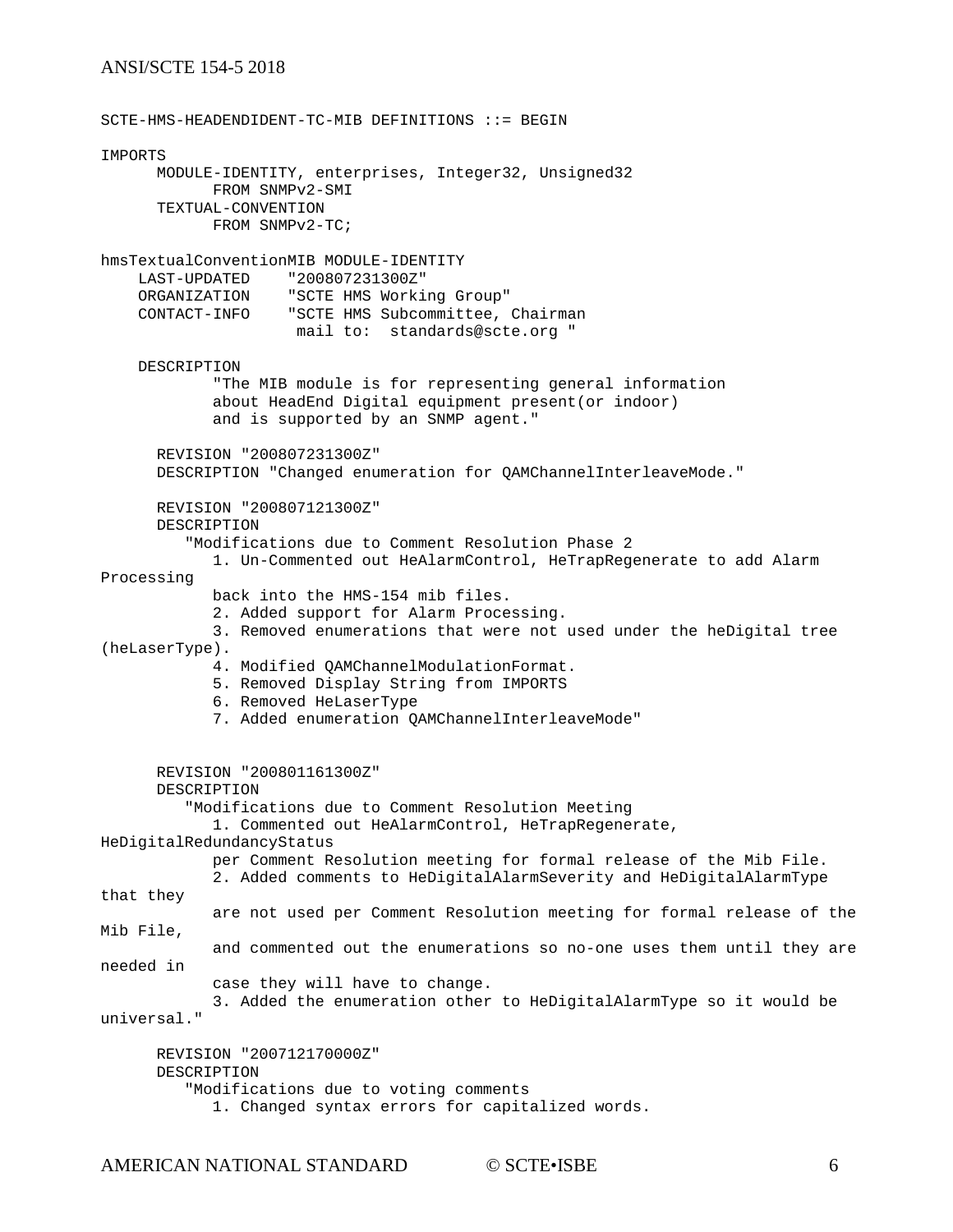```
2. Changed mib to have the -MIB extention"
     ::= { enterprises scteRoot(5591) scteHmsTree (1) insidePlantIdent (11) 
            heDigital (5) 1 }
VideoInputFrameRateType ::= TEXTUAL-CONVENTION
                current
      DESCRIPTION 
       " This value defines the types of MPEG Video Input Frame Rate that is
      supported by QAM devices."<br>SYNTAX INTEGER {
                INTEGER {
            other (1),
            autoSelect (2),
            f24Hz (3),
            f25Hz (4),
            f29Hz97 (5),
            f30Hz (6),
            f29or30Hz (7),
            f48Hz (8),
            f50Hz (9),
            f59Hz94 (10),
            f60Hz (11),
            f59or60Hz (12) }
QAMChannelModulationFormat ::= TEXTUAL-CONVENTION
      STATUS current
      DESCRIPTION 
       " This value defines the types of QAM Channel Modulation that is
      supported by QAM devices."<br>SYNTAX INTEGER {
                INTEGER {
            unknown(1),
            other(2),
            qam64(3),
            qam256(4),
            qam128(5),
            qam512 (6),
            qam1024 (7)
      }
QAMChannelInterleaveMode ::= TEXTUAL-CONVENTION
      STATUS current
      DESCRIPTION 
       " This value defines the types of QAM Interleave Mode 
      which follows the value of docsIfDownChannelInterleave. This
      value is supported by HMS QAM devices."<br>SYNTAX INTEGER {
                 INTEGER {
            unknown(1),
            other(2),
            fecI8J16(3),
            fecI16J8(4),
            fecI32J4(5),
            fecI64J2(6),
            fecI128J1(7),
            fecI12J17(8)
            fecI128J2(9),
            fecI128J3(10),
            fecI128J4(11),
```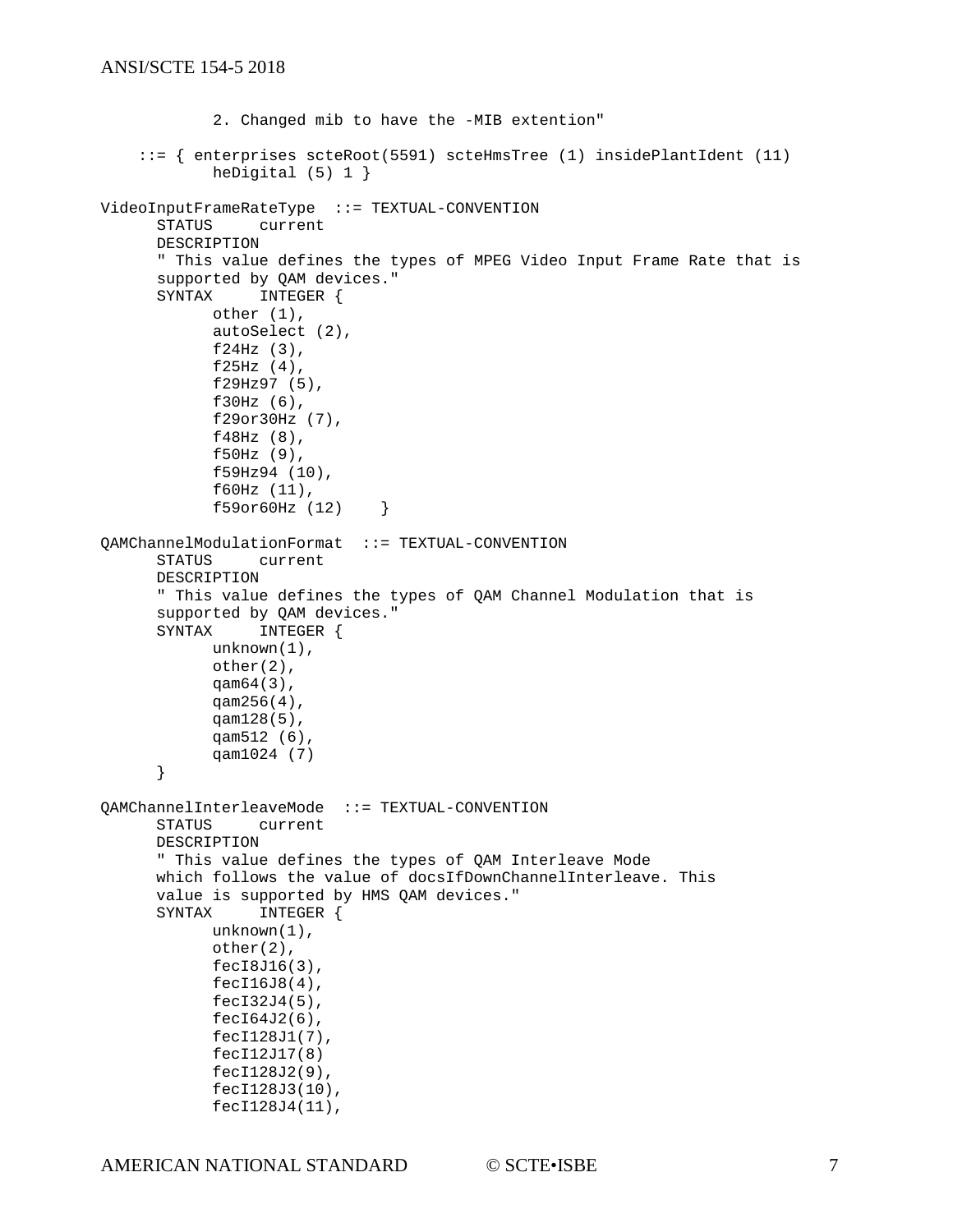```
fecI128J5(12),
            fecI128J6(13),
            fecI128J7(14),
            fecI128J8(15)
      }
ProgDataType ::= TEXTUAL-CONVENTION<br>STATUS current
                current
      DESCRIPTION 
      "This value defines the types of data that can be contained in 
      Programs and program streams."<br>SYNTAX INTEGER {
                INTEGER {
            video (1),
            audio (2),
            data (3),
            other(4)
      }
DeviceEnableDisableValues ::= TEXTUAL-CONVENTION
      STATUS current
      DESCRIPTION 
            "This data type represents whether the object is disabled(1) or 
            enabled(2), or the object is not supported (3) by the current
          configuration or this device's hardware."
      SYNTAX INTEGER {
           disabled (1),
            enabled (2),
            notSupported(3)
      }
MpegErrorStatus ::= TEXTUAL-CONVENTION
      STATUS current
      DESCRIPTION 
            "This data type represents whether the object is good(1) or has 
            errors(2), or the object is not supported (3) by the current
          configuration or this device's hardware."
      SYNTAX INTEGER {
           good (1),
            errors (2),
            notSupported(3)
      }
HePIDValue ::= TEXTUAL-CONVENTION
      DISPLAY-HINT "d"
      STATUS current
      DESCRIPTION 
            "This data type represents a packet identifier (PID)
         value which ranges from 0 to (2^13 - 1). The value of
          65535 indicates that either the PID is invalid or does
          not exist."
      SYNTAX Unsigned32 (0..8191 | 65535)
HeClockSource ::= TEXTUAL-CONVENTION<br>STATUS current
            current
     DESCRIPTION
```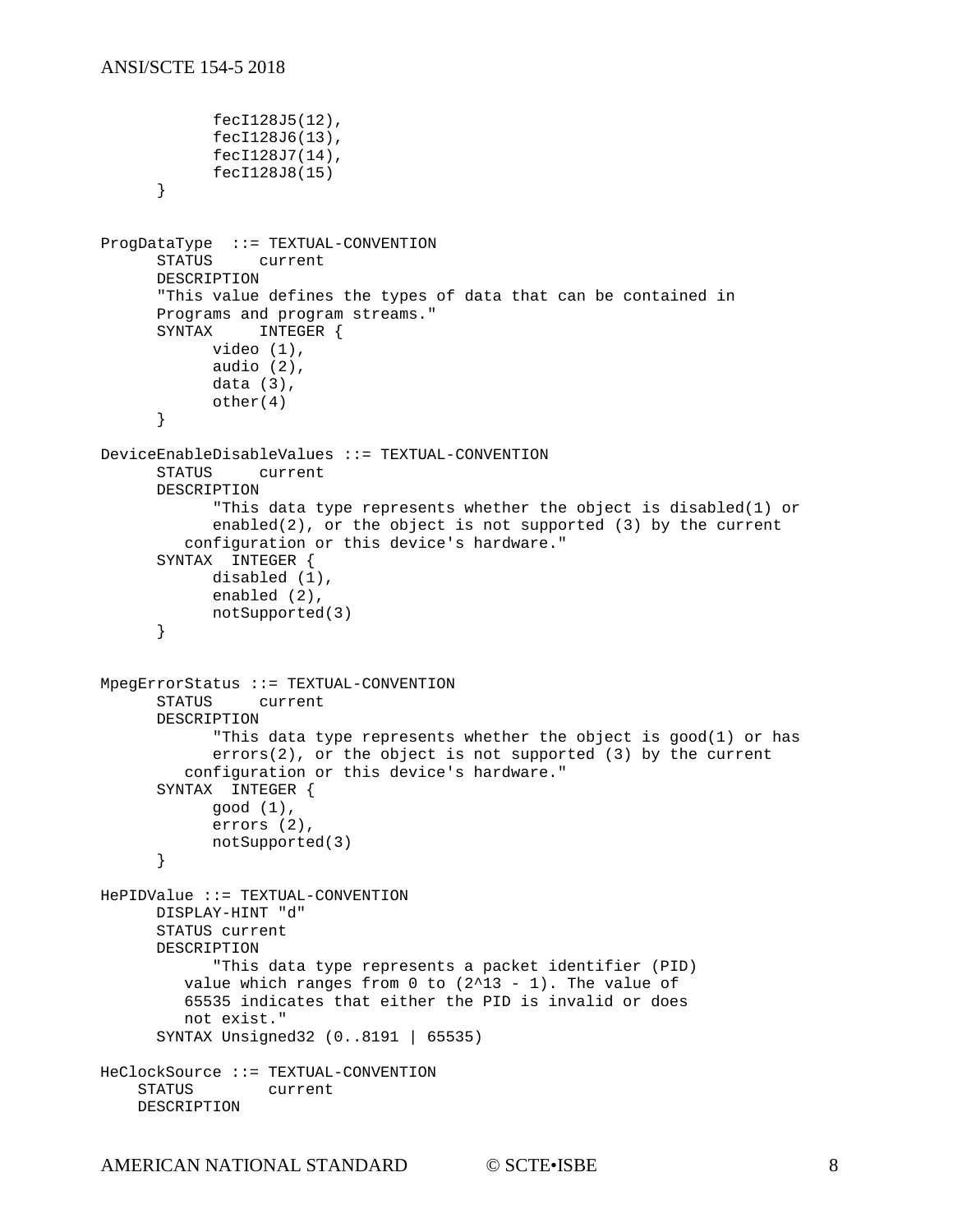```
 "An enumerated value that provides the location where the
               value for the clock on the module is coming from.
               internal - this value is being derived internally from the local 
               module timing source.
              external - an source that is external to the module, such as a
               controller card is providing a signal to calculate the real time 
clock.
              ntp - this module is running the ntp protocol and can sync up to a 
              master ntp clock source.
               other - the real time clock source does not fit into the existing 
values. "<br>SYNTAX
                  INTEGER {
      unknown(1),
       other(2),
        internal(3),
        external(4),
       ntp(5),
       none(6)
      }
HeResetValue ::= TEXTUAL-CONVENTION
       STATUS current
       DESCRIPTION
              "Configured reset value for a specific device. 
              reset - the value of reset is SET at the device and the device
               will reset.
               running - the normal value of the device is running when an SNMP
               GET of the reset value is sent.
              resetting - The value resetting shall be returned if an SNMP GET of 
               the device is performed after a reset SET command is sent and before
               the device can actually perform the reset. A second reset SET command
               should not interrupt the reset sequence. If a second SET is sent, it 
              will be ignored.
" "The Contract of the Contract of the Contract of the Contract of the Contract of the Contract of the Contract<br>"The Contract of the Contract of the Contract of the Contract of the Contract of the Contract of the Contract 
       SYNTAX INTEGER {
             reset(1),
             running(2),
             resetting(3)
        }
HeTenthVolt ::= TEXTUAL-CONVENTION
     DISPLAY-HINT "d-1"
     STATUS current
     DESCRIPTION
          "This data type represents voltage levels that are normally
           expressed in volts. Units are in tenths of a volt;
     for example, -48.1 volts will be represented as -481."
                   Integer32
HeTenthdBm ::= TEXTUAL-CONVENTION
    DISPLAY-HINT "d-1"<br>STATUS curre
                   current
     DESCRIPTION
          "This data type represents power levels 
           that are normally expressed in dBm. Units 
           are in tenths of a dBm;
           for example, -5.1 dBm will be represented as -51."
```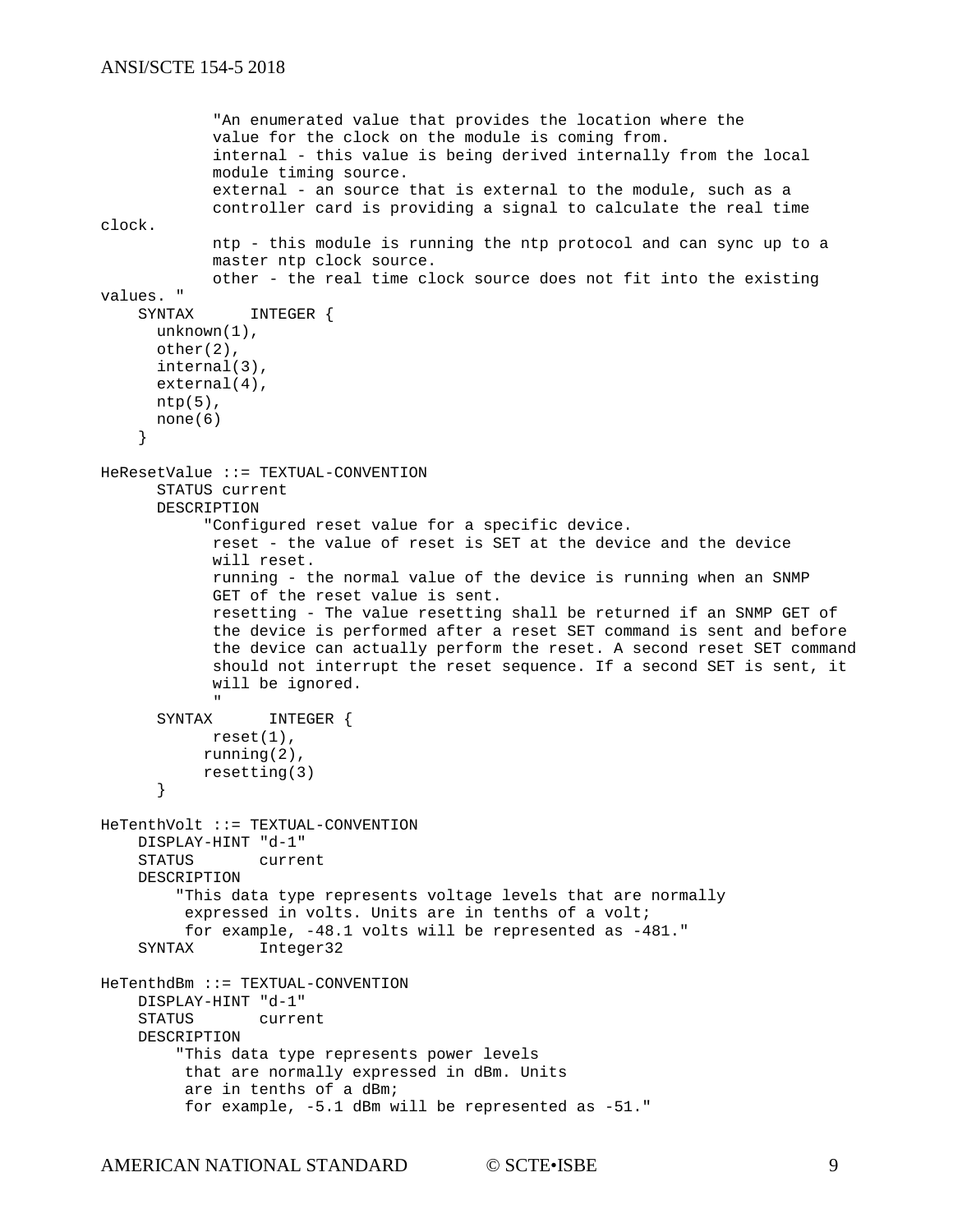### ANSI/SCTE 154-5 2018

 SYNTAX Integer32 HeTenthdBmV ::= TEXTUAL-CONVENTION DISPLAY-HINT "d-1"<br>STATUS curre: current DESCRIPTION "This data type represents power levels that are normally expressed in dBmV. Units are in tenths of a dBmV; for example, -5.1 dBmV will be represented as -51." Integer32 HeTenthCentigrade ::= TEXTUAL-CONVENTION DISPLAY-HINT "d-1" current DESCRIPTION "This data type represents temperature values that are normally expressed in Centigrade. Units are in tenths of a Centigrade; for example, -5.1 Centigrade will be represented as -51." Integer32 HeHundredthNanoMeter ::= TEXTUAL-CONVENTION DISPLAY-HINT "d-2" current DESCRIPTION "This data type represents wavelength values that are normally expressed in nano meters. Units are in hundredths of a NanoMeter; for example, 1550.56 nm will be represented as 155056." Unsigned32 HeTenthdB ::= TEXTUAL-CONVENTION DISPLAY-HINT "d-1" current DESCRIPTION "This data type represents power levels that are normally expressed in dB. Units are in tenths of a dB; for example, -5.1 dB will be represented as -51." Integer32 HeOnOffControl ::= TEXTUAL-CONVENTION STATUS current DESCRIPTION "An enumerated value that provides a control of a particular hardware or software parameter that usually represent some sort of switch. A SET request with a value off(1) will cause the switch to be shut off. A SET request with a value on(2) will cause the switch to be turned on. A value meaningless(3) will be implemented by the variables that represent a switch with write-only access.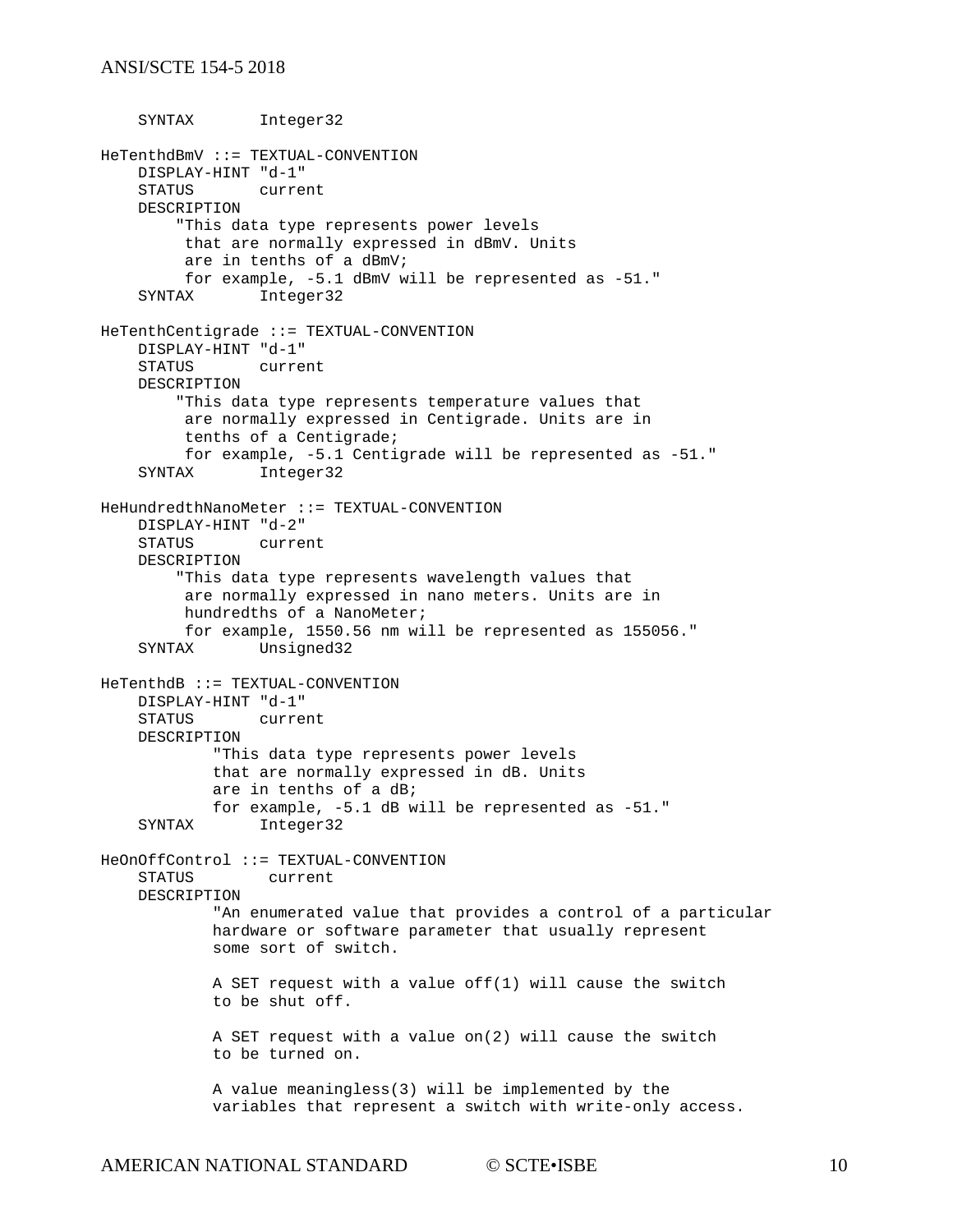```
 A GET request for the value of the write-only variable
              shall return a value meaningless(3). 
             A SET request with a value meaningless(3) for the variable
             with write access shall have no effect and no exception is
             generated.
             A value may be used by the variables with both read-write
              and write-only access.
              The variables with read-only access shall be defined with 
    the textual convention HeOnOffStatus."<br>SYNTAX INTEGER {
                 INTEGER {
        off(1),
         on(2),
         meaningless(3)
     }
HeOnOffStatus ::= TEXTUAL-CONVENTION<br>STATUS current
                   current
     DESCRIPTION
              "An enumerated value that provides a status of a particular
             hardware or software parameter that usually represent
              some sort of switch.
             A value off(1) indicates the switch is off. 
    A value on(2) indicates the switch is on."<br>SYNTAX INTEGER {
                 INTEGER {
        off(1),
         on(2)
     }
--
-- Values to support Alarmable parameters
--
HeAlarmControl ::= TEXTUAL-CONVENTION
      STATUS current
      DESCRIPTION
             "Alarm Control value for a specific device. This object is used to 
control sending
             traps related to this headend entity or enabling disabling of raising 
an alarm
    condition for a specific entity."<br>SYNTAX INTEGER {
                INTEGER {
         alarmEnabled(1),
         alarmDisabled(2)
 }
HeTrapRegenerate ::= TEXTUAL-CONVENTION
      STATUS current
      DESCRIPTION
            " This value tells the SNMP Agent to send the Trap Regenerate Trap for
```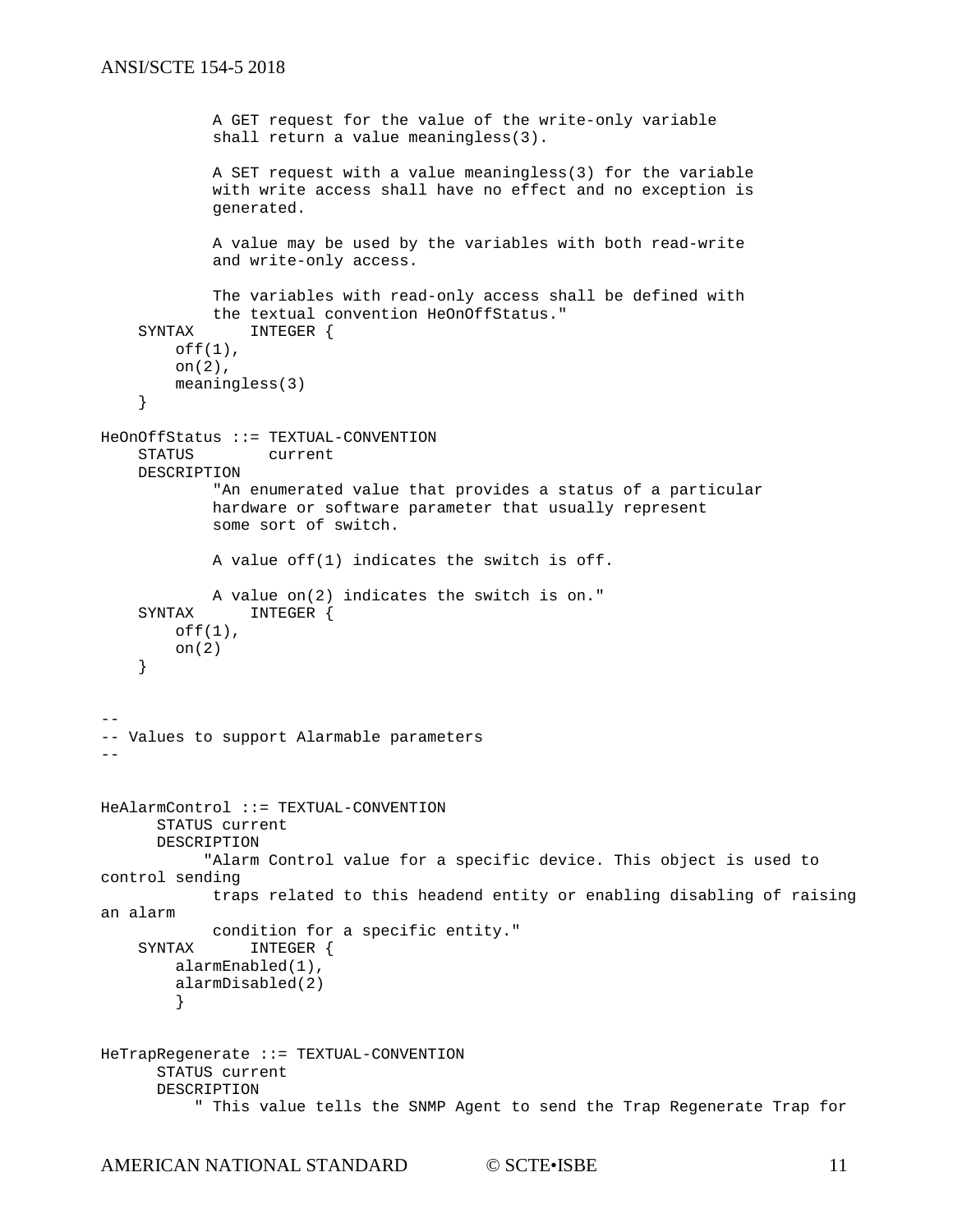```
 all values of Current alarms for this entity. The device can provide
     for a means to send ALL current alarms, not just one specific entity."<br>SYNTAX INTEGER {
                INTEGER {
          trapRegenerate(1),
          trapNormal(2)
 }
HeDigitalAlarmSeverity ::= TEXTUAL-CONVENTION
                   current
      DESCRIPTION
      " The alarm severity that is determined by the device and sent over in the 
trap message."
                 INTEGER {
      critical(1),
      major(2),
      minor(3),
      warning(4),
      status(5),
      clear(6),
      information(7)
   }
HeDigitalAlarmType ::= TEXTUAL-CONVENTION
                   current
      DESCRIPTION
      " The alarm type that describes the Event that caused the alarm."
      SYNTAX INTEGER
            {
            communication(1),
            process(2),
            session(3),
            capacity(4),
            maintenance(5),
            provisioning(6),
            programMgmt(7),
            redundancy(8),
            other(9)
             }
HeFaultStatus ::= TEXTUAL-CONVENTION<br>STATUS current
                 current
     DESCRIPTION
              "An enumerated value that provides a fault status of
             a particular hardware or software parameter that
             usually represent some sort of condition.
             A value normal(1) indicates the normal condition. 
    A value fault(2) indicates the fault condition."<br>SYNTAX INTEGER {
               INTEGER {
         normal(1),
         fault(2)
     }
HeMilliAmp ::= TEXTUAL-CONVENTION
     DISPLAY-HINT "d-3"
```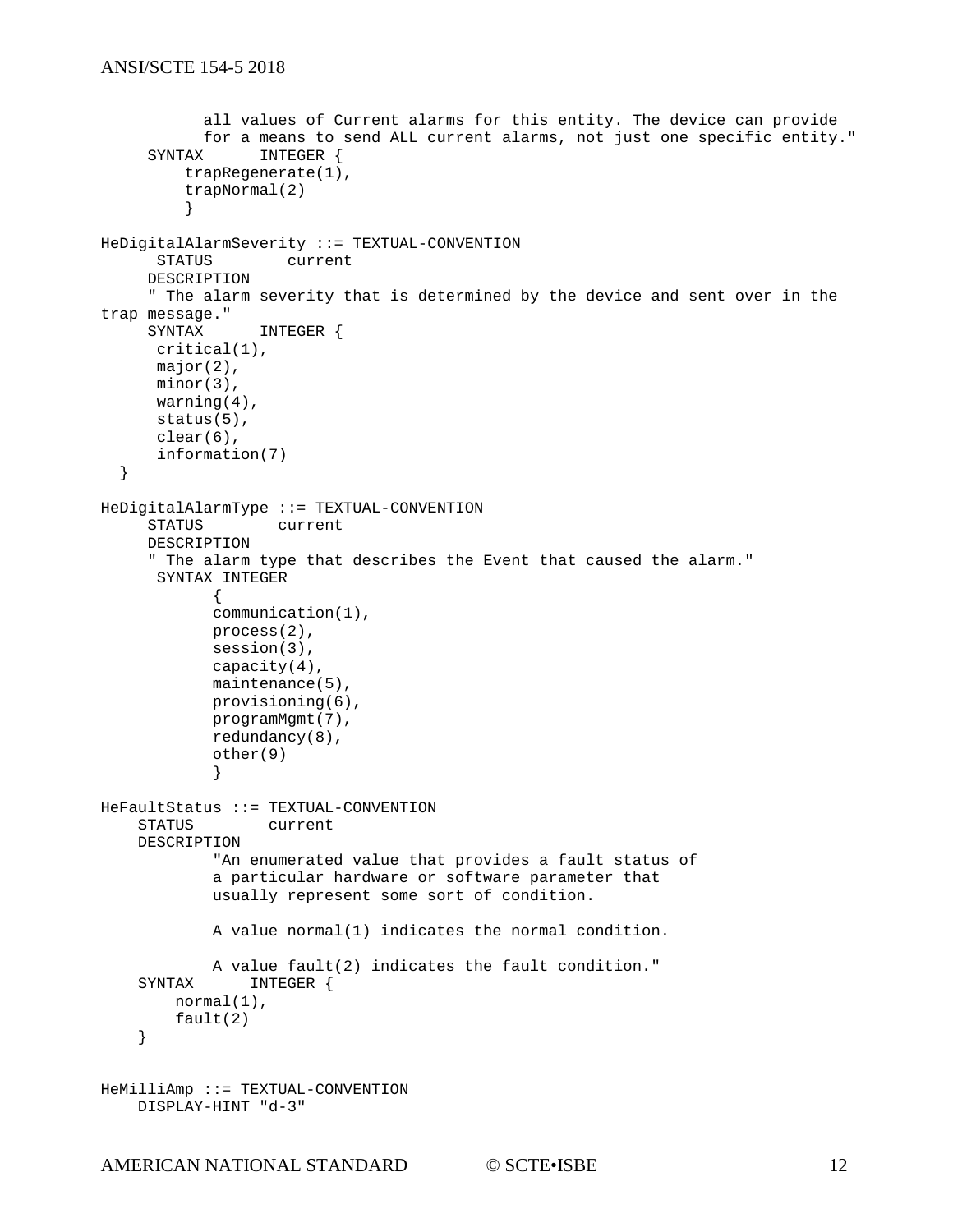STATUS current DESCRIPTION "This data type represents current levels that are normally expressed in amperes. Units are in milliamperes; for example, 2.1 Amperes would be expressed as 2100." SYNTAX Unsigned32 HeHundredthWatts ::= TEXTUAL-CONVENTION DISPLAY-HINT "d-2" current DESCRIPTION "This data type represents power values that are normally expressed in watts. Units are in hundredths of a watt; for example, 420 watts will be represented as 42000." SYNTAX Unsigned32 -- -- Redundancy Status was removed from heDigitalCommon and is Commented out per comment -- resolution meeting until such time as heDigitalCommon redundancy values are implemented. -- -- HeDigitalRedundancyStatus ::= TEXTUAL-CONVENTION<br>-- STATUS current -- STATUS current<br>-- DESCRIPTION -- DESCRIPTION<br>-- "Thi -- "This value will indicate the supported level of redundancy for this<br>contitive -- entity.<br>-- entity. notAvailable, this interface does not support any type of redundancy, -- **no Mib objects are supported.** -- -- off - some type of redundancy is available and is defined in configuration, -- but redundancy for this entity is turned off. - automatic - there is redundancy and the function is not defined in -- configuration, the redundant switch is automatic and always on.  $- -$ -- LoadBalanced, this interface is paired with a specific interface and shares the load. Any redundant switch will send as many streams to the other -- interface as possible. In this condition there isn't a 100% backup unless -- both links are only operating at 50% of the maximum capacity. - hotStandby - redundancy is a one to one relationship with one entity configured to take over in the event of failure with minimal to no disruption -- in service.  $- -$ -- backup - would be for any interface that isn't one to one. You could have 1 backup to 2 active, 1 to 3, 1 to 4 or any combination of backup scenarios.